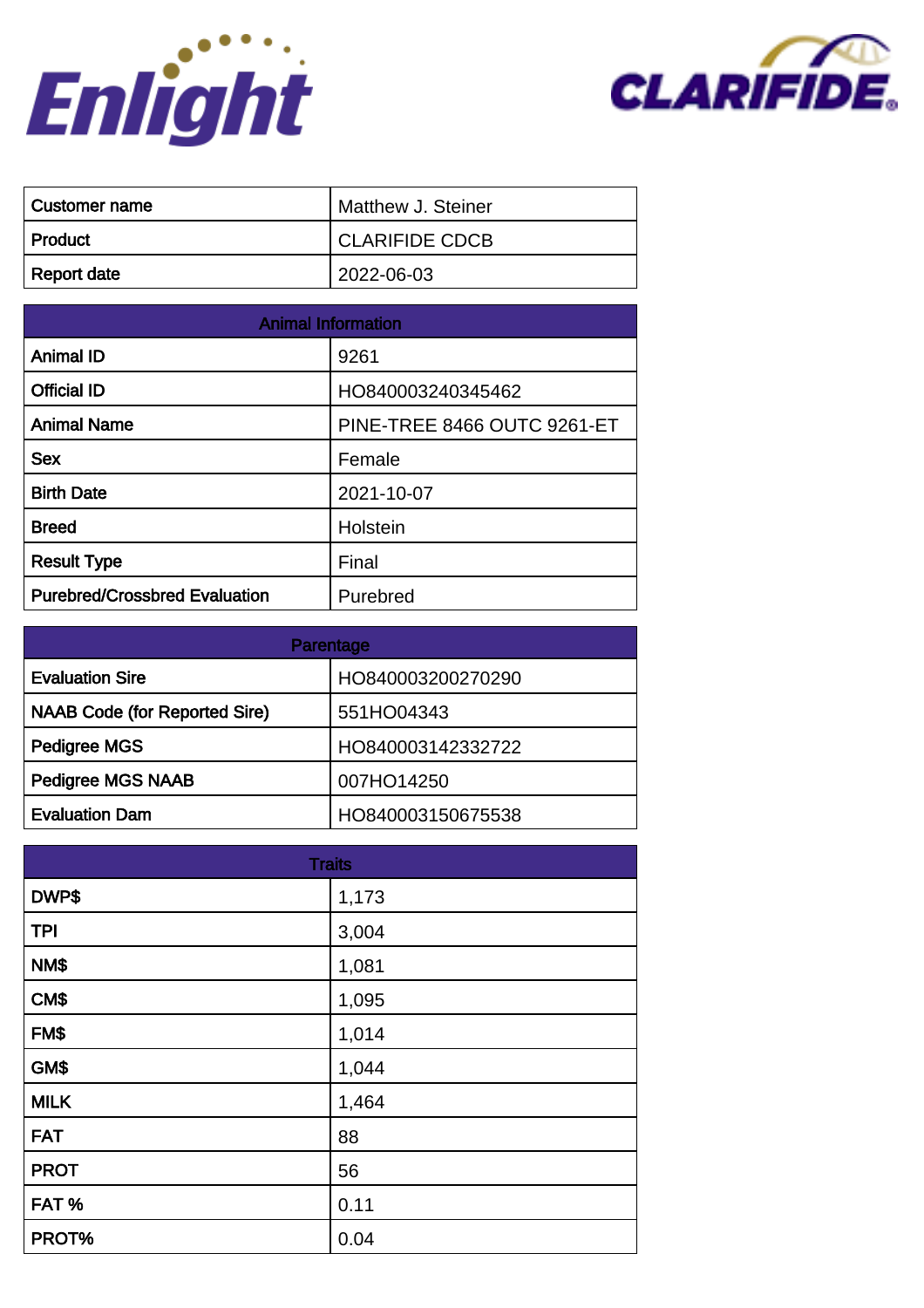| <b>FS</b>     | 137            |
|---------------|----------------|
| <b>RFI</b>    | 51             |
| <b>FE</b>     | 250            |
| <b>SCS</b>    | 2.66           |
| <b>DPR</b>    | 1.0            |
| <b>HCR</b>    | 3.0            |
| <b>CCR</b>    | 2.7            |
| FI            | 1.6            |
| PL            | 7.0            |
| <b>LIV</b>    | 2.9            |
| Z_MAST        | 104            |
| Z_METR        | 107            |
| Z_KETO        | 106            |
| Z_LAME        | 97             |
| Z_RETP        | 102            |
| Z_DA          | 106            |
| Z_MFV         | 101            |
| Z_ABRT        | 101            |
| Z_TWIN        | 107            |
| Z_RESP        | 99             |
| Z_CYST        | 97             |
| WT\$          | 128            |
| Z_Calf_LIV    | 99             |
| Z_Calf_Scours | 101            |
| Z_Calf_Resp   | 103            |
| CW\$          | $\overline{4}$ |
| CDCB_MAST     | 3.3            |
| CDCB_MET      | 2.4            |
| CDCB_RP       | 0.5            |
| CDCB_KET      | 2.3            |
| CDCB_DA       | 0.7            |
| CDCB_HC       | 0.0            |
| CDCB_HLV      | 1.2            |
| <b>SCE</b>    | 1.4            |
| <b>DCE</b>    | 1.5            |
| <b>SSB</b>    | 5.2            |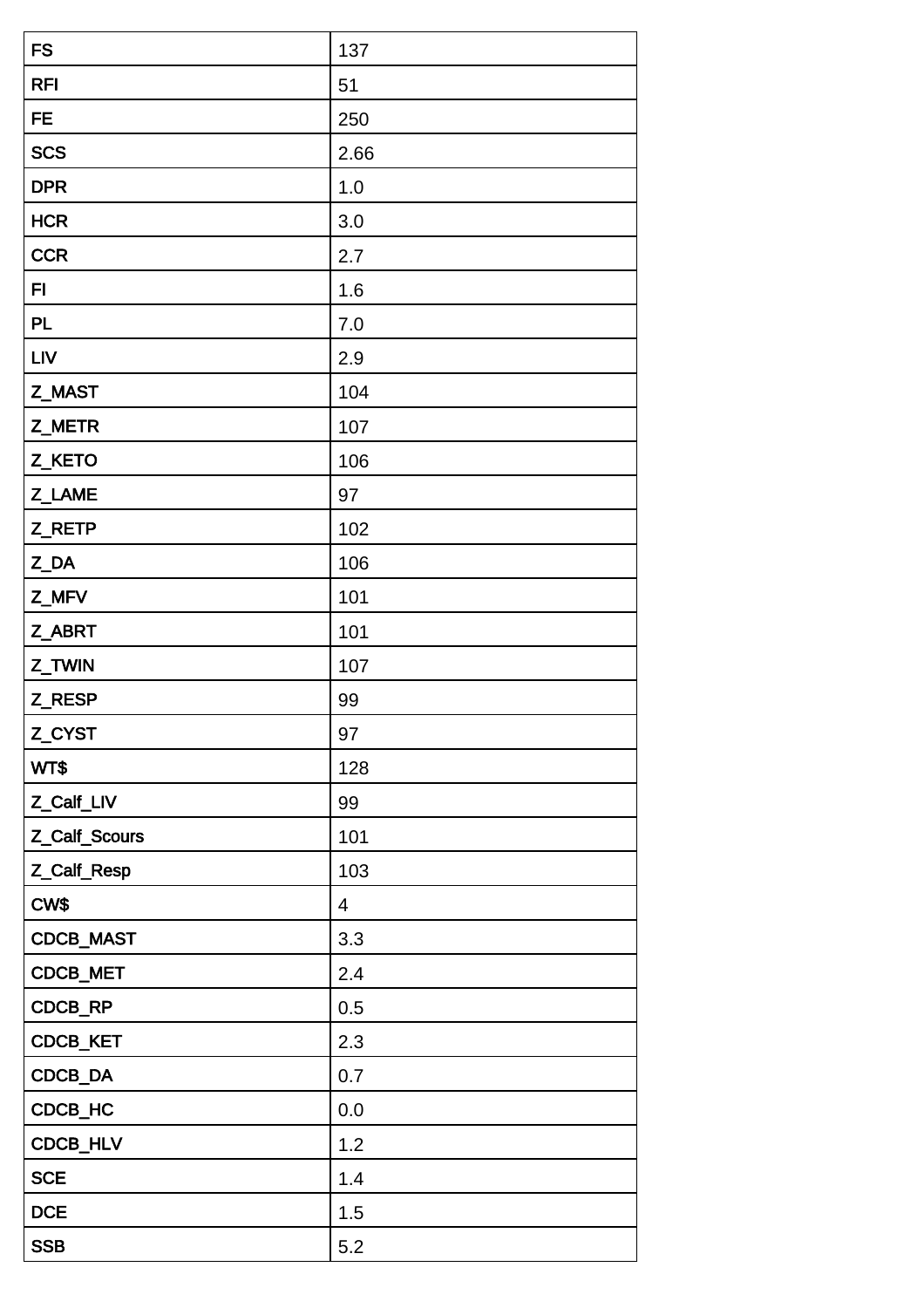| <b>DSB</b>       | 3.6     |
|------------------|---------|
| CA\$             | 32.4    |
| <b>GL</b>        | $-0.7$  |
| <b>EFC</b>       | 3.5     |
| <b>TYPE FS</b>   | 0.55    |
| <b>UDC</b>       | 1.49    |
| <b>BDC</b>       | $-1.24$ |
| <b>FLC</b>       | 0.21    |
| <b>ST</b>        | $-0.76$ |
| SG               | $-1.03$ |
| <b>BD</b>        | $-0.95$ |
| DF               | 0.65    |
| <b>RA</b>        | $-1.16$ |
| <b>RW</b>        | 0.34    |
| <b>LS</b>        | 0.35    |
| LR               | $-0.11$ |
| <b>FA</b>        | $-0.39$ |
| <b>FLS</b>       | 0.12    |
| <b>FU</b>        | 1.20    |
| UH               | 2.09    |
| <b>UW</b>        | 1.44    |
| UC               | 0.75    |
| UD               | 0.51    |
| FT               | 0.43    |
| <b>RT</b>        | 0.54    |
| <b>TL</b>        | $-0.42$ |
| <b>IND INBRD</b> | 15.6    |
| <b>FUT INBRD</b> | 12.5    |

| <b>Reliability</b>      |           |
|-------------------------|-----------|
| <b>NM\$ Reliability</b> | っへ<br>ں ו |

| <b>Genetic Conditions</b> |                  |
|---------------------------|------------------|
| HH <sub>1</sub>           | $F^{\star\star}$ |
| HH <sub>2</sub>           | $F^{\star\star}$ |
| HH <sub>3</sub>           | <b>E**</b>       |
| HH4                       | <b>E**</b>       |